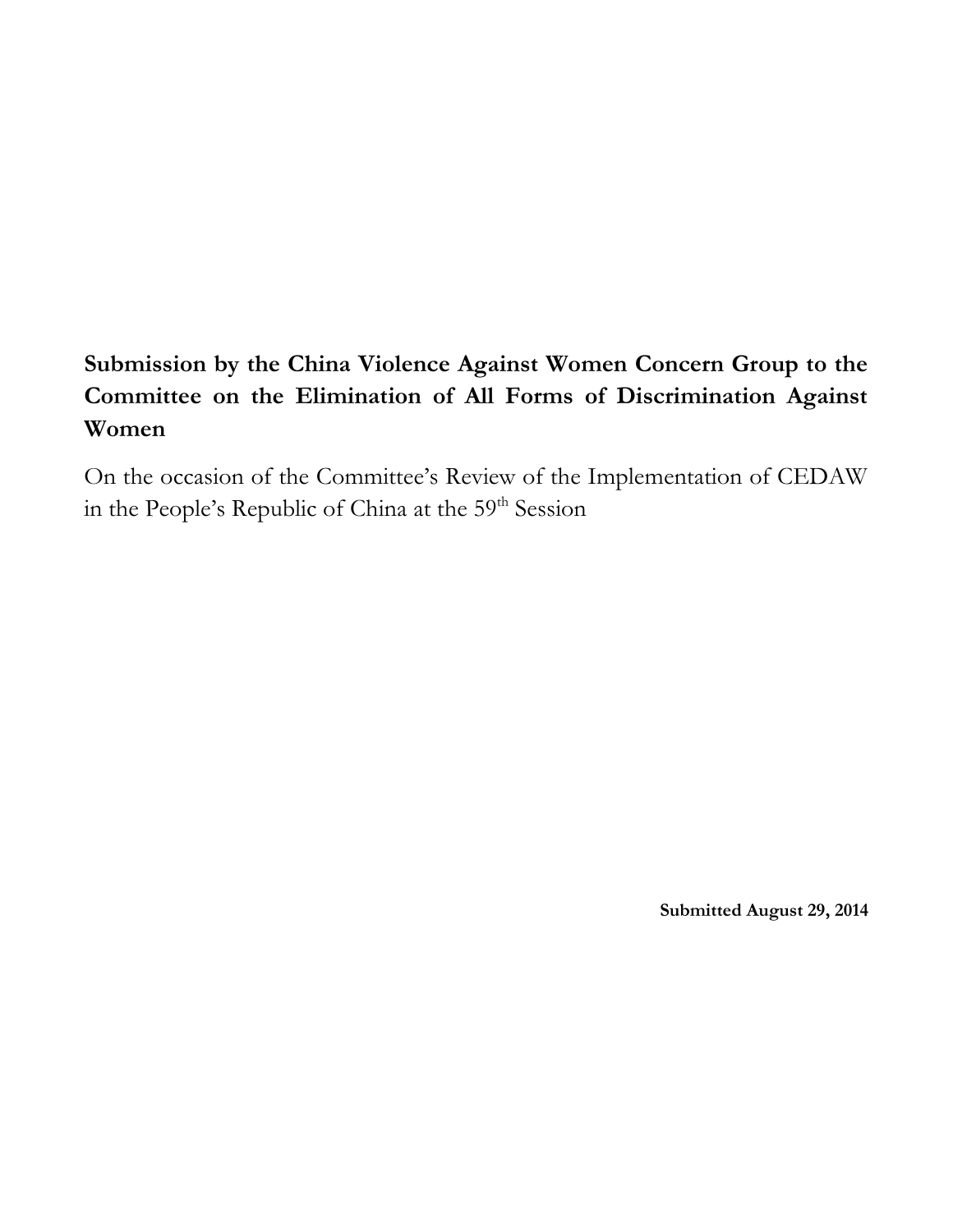# **Executive Summary**

This joint submission to the Committee on the Elimination of All Forms of Discrimination against Women ("CEDAW Committee") has been prepared by the China Violence Against Women Concern Group ("China VAW Concern Group"), a coalition of Chinese women's rights and gender equality activists and experts. Its content is based on the documentation and research undertaken by the China VAW Concern Group in consultation with other human rights NGOs, academics and lawyers. The names of the participating activists and experts are withheld due to concerns for possible retaliation by the Chinese government.

The CEDAW Committee has repeatedly urged China to "ensure that all forms of violence against women and girls, both in the public and private spheres, constitute a crime punishable under criminal law" and has called upon China "to provide immediate means of redress and protection to women and girls victims of violence." (2006 Concluding Observations, ¶ 22.) The Committee has also encouraged the Chinese government to "enhance victims' access to justice and redress" and to "strengthen its system of data collection in regard to all forms of violence against women and to include such information in its next report." *(Id*., ¶ 22.) Although the China VAW Concern Group welcomes the steps that the Chinese government has taken to address pervasive domestic violence in China, it regrets that Chinese authorities continue to interpret "violence against women" only as spousal violence, to the exclusion of the many other forms of violence that women in China face. The China VAW Concern Group also regrets that this restricted view is reflected in China's State Report which only submitted information relating to domestic violence in its discussion of Article 5 of the Convention.

The China VAW Concern Group hopes that this submission will provide the CEDAW Committee with a fuller picture of violence committed against women in China, so as to ensure that China fulfills its state obligation under the Convention to eliminate *all* forms of violence against women and girls. This submission therefore focuses on several key rights guaranteed to all women in China, including: (1) the rights of women to control their bodies; (2) the rights of women to participate in political and public life; (3) the rights of women to be free from violence in both the public and private spheres; and (4) the rights of women to equal employment. In light of these issues, we have the following recommendations:

- 1) We urge the Chinese government to recognize that the State has a responsibility to address all forms of violence against women and that this responsibility requires the state to respect, protect and fulfill the rights of all women to be free from all forms of violence perpetuated by both state and non-state actors.
- 2) We urge the Chinese government to review and amend all laws and policies, at both the national and local levels, to ensure that they are in full compliance with China's obligations under CEDAW. In particular, we urge the Chinese government to (a) remove all measures that allow local government officials to inflict violence against women within the family planning system; (b) to amend laws that differentiate between minor victims of sexual violence; and (c) to ensure that all regulations on sexual harassment provide an actionable definition of such acts.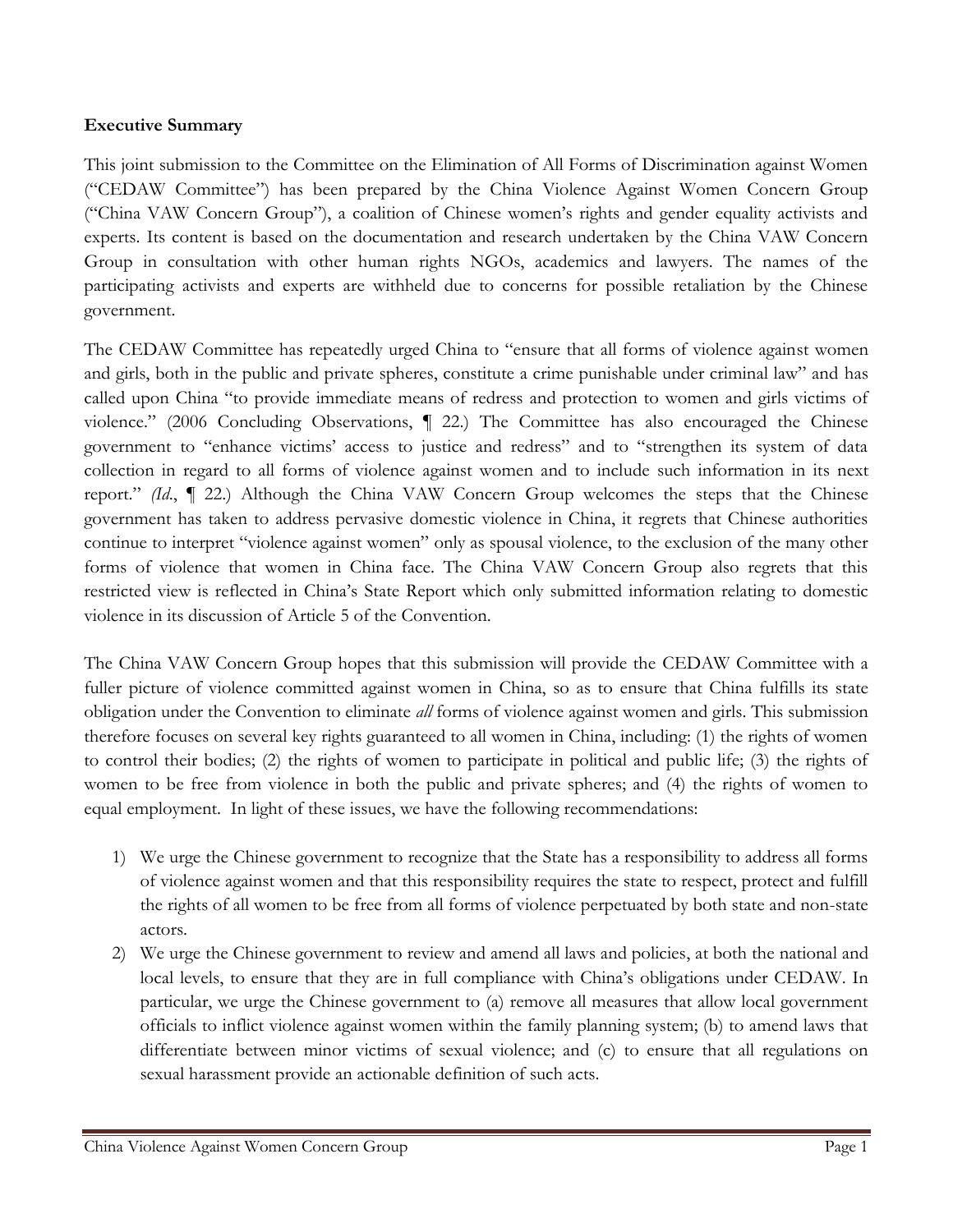- 3) Though we welcome existing prohibitions against certain forms of violence against women, we ask the Chinese authorities to adopt a comprehensive approach to preventing, investigating and punishing violence against women, so these laws are effectively implemented. In order to do so, the government should establish clear mechanisms for combating all forms of violence against women (including sexual harassment in the workplace, sexual violence in schools and violence perpetuated by state actors), and ensure that the government allocates sufficient resources across the country to implement these mechanisms effectively.
- 4) The Chinese government should also collect disaggregated data on the various forms of violence against women and make such information available to the public.
- 5) We urge the Chinese government to proactively seek independent civil society participation and monitoring of the implementation of its legislation and policies. Significant barriers to women's full participation in public affairs continue to exist, and we urge the Chinese government to establish comprehensive measures to realize these rights and to protect all women from violence while exercising such rights.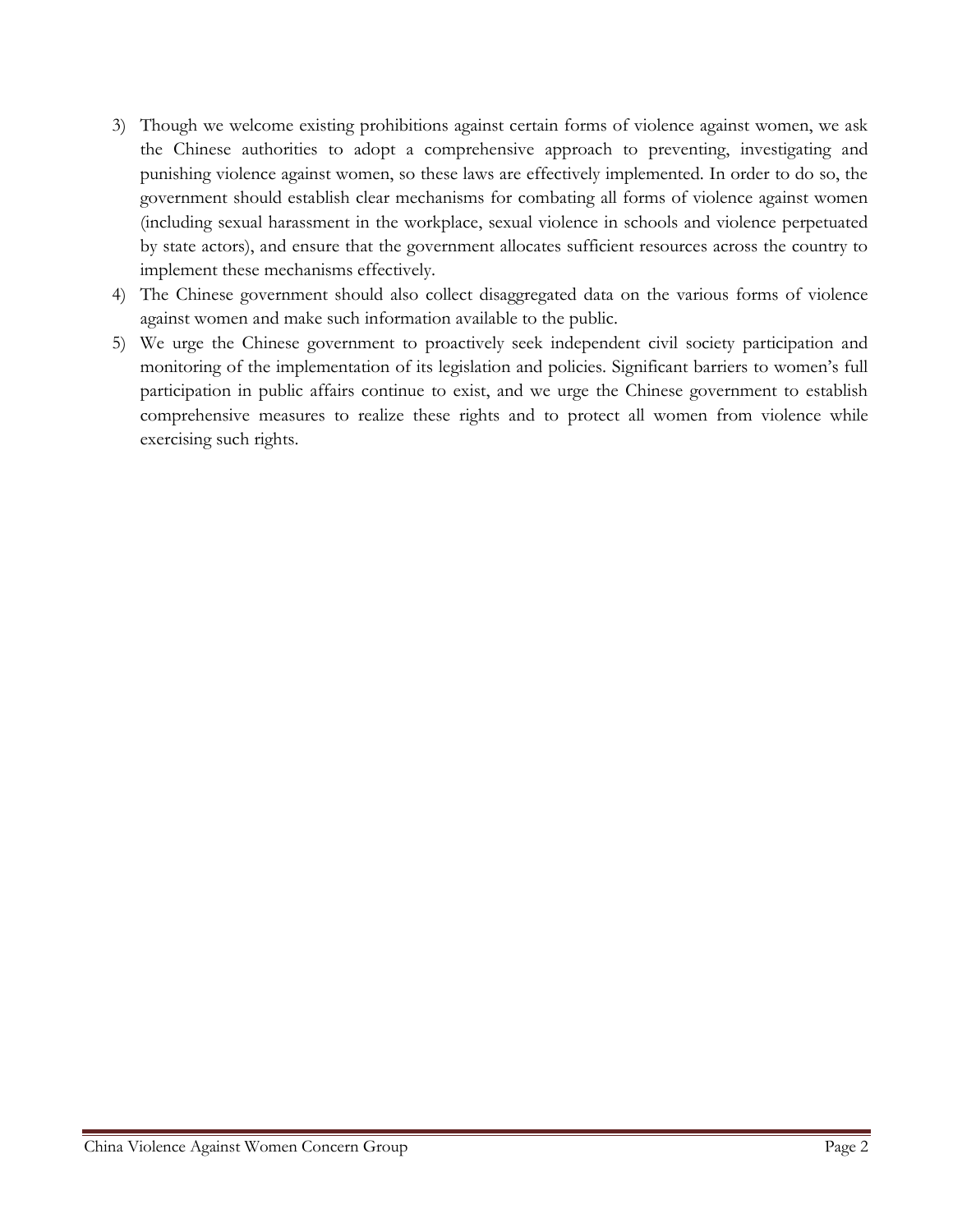# **Chapter One: Articles 1, 2, and 3 (Discrimination Against Women)**

- 1. According to CEDAW General Recommendation 19, "discrimination" against women includes gender-based violence that is directed against a woman because she is a woman, or that affects women disproportionately" and "includes acts that inflict physical, mental or sexual harm or suffering, threats of such acts, coercion and other deprivations of liberty."(Gen. Rec. 19, ¶ 6.) State parties have "a comprehensive obligation to eliminate discrimination in all its forms." (Gen. Rec. 19,  $\P$  10.)
- 2. In its 2006 Concluding Observations, the Committee required China to "include a definition of discrimination against women in its domestic law, encompassing both direct and indirect discrimination." (2006 Concluding Observations, ¶ 10.) Although China indicated in its response to the 2006 Concluding Observations that the lack of definition does not hinder its ability to effect its obligations under CEDAW, the reality is that the lack of a working definition of "discrimination" under Chinese national law, and the consequent lack of conceptual clarity about discrimination (including in the family, and in the workplace) has affected women's ability to use the law to protect themselves against various forms of violence.
- 3. The Committee also urged China to "adopt a comprehensive law on violence against women and to ensure that all forms of violence against women and girls, both in the public and private spheres, constitute a crime punishable under criminal law." (2006 Concluding Observations, ¶ 22.) Eight years later, however, China still lacks a comprehensive law on violence against women. Further, we regret that the State Report's discussion regarding the situation of eliminating violence against women only refers to family violence in the private sphere; this restrictive view of violence against women does not consider violence against women in the public sphere including sexual harassment in the workplace, sexual violence in schools, violence committed against women human rights defenders and violence against women in the family planning system.

## Sexual Harassment in the Workplace

4. The State Report declares that the 2005 revision of the Law of the People's Republic of China on the Protection of Rights and Interests of Women (hereinafter "LPRIW") added new provisions prohibiting sexual harassment. (2012 State Report, ¶ 12.) While the LPRIW and the Special Regulations on Employment Protections for Women Workers explicitly state that "sexual harassment against women is prohibited," there is no clear definition of what constitutes sexual harassment. The laws also do not provide specific methods for implementing such a prohibition, nor do they designate the government departments with responsibilities to prevent such actions and penalties for violations of the prohibitions.<sup>1</sup> Although most provincial and local level regulations that implement the LPRIW do have more specific regulations regarding sexual harassment, several problems remain. First, local regulations do not have a national scope, and therefore, victims of

l

<sup>&</sup>lt;sup>1</sup> For instance, Article 40 of the *Law of the People's Republic of China on the Protection of Rights and Interests of Women specifies that, "Sexual* harassment against women is prohibited. The female victims shall have the right to file complaints with the units where they work and the departments concerned." *See Law of the People's Republic of China on the Protection of Rights and Interests of Women* 

[http://www.gov.cn/gongbao/content/2005/content\\_77755.htm.](http://www.gov.cn/gongbao/content/2005/content_77755.htm) However, the wording of the legislation is too general, lacking concrete measures, specification of responsible authorities, provisions for punishment, etc.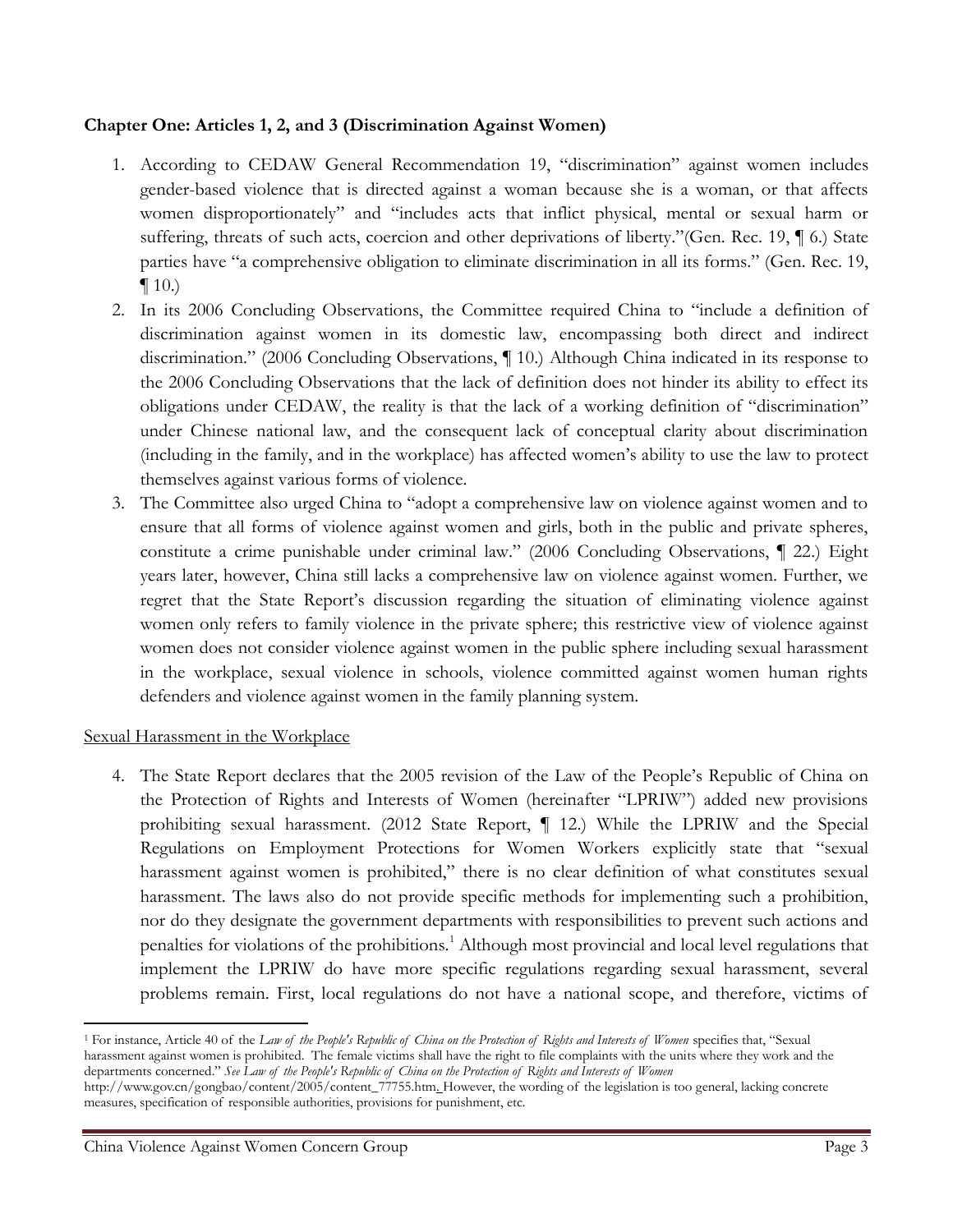sexual harassment in the workplace will not be able to invoke such provisions to safeguard their rights if they are located in provinces without implementing regulations that articulate substantive protections for sexual harassment in the workplace. Second, even where implementing regulations have been enacted, there remain problems over which government agency bears the responsibility to prevent, investigate and punish sexual harassment in the workplace. For example, Art. 29 of the Guangdong Province Measures for the Implementation of the LPRIW state that women who have been sexually harassed have "the right to complain to the authorities," but do not specify to which government unit such complaints would be addressed. They also do not articulate the process by which such complaints could be brought.

5. We therefore recommend that the Chinese government amend national legislation to include a specific definition of "discrimination" and also define what constitutes sexual harassment in the workplace in relevant national laws like the LPRIW, the Labor Law and the Employment Protection Law. The Chinese government should also establish unified national implementation measures aimed at combatting sexual harassment in the workplace, designating the responsible government departments and specific penalties for violations of the regulations.

## Sexual Abuse of Girls in Schools

6. Since 2013, numerous cases of sexual assault and abuse of girls within Chinese schools and campuses have been exposed by the national media. In 2013 alone, Chinese media has reported 125 cases of such abuse—in terms of perpetuators, 33 of the cases were committed by teachers, 10 by school principals and 6 by government officials. Yet the Chinese government has been very passive in its responses to prevent sexual assault and abuse in schools. Although the Supreme People's Court released its "Opinions on the Punishment of Crimes of Sexual Abuse of Minors" (the SPC Opinion) in October 2013 as an attempt to address the pervasiveness of sexual abuse within schools, it only serves to provide guidelines to prosecutors and police on how to handle sexual assault cases as the SPC Opinion is a guiding opinion and not a law.<sup>2</sup> The filing of cases against perpetuators remains difficult as is the collection of evidence, while the standards by which cases are accepted by courts are also uneven. Furthermore, some investigation protocols used by public security organs also require law enforcement officials to "check if (the victim) was a virgin"<sup>3</sup> as the police often use different standards for so-called innocent or chaste victims and those they deem to be somehow more culpable for their abuse. Such differentiation is further reinforced in the SPC Opinion, which distinguishes between girls who were "lured into" performing sex acts and those who were "actively and consensually engaging in sex work." 4

<sup>2</sup> Supreme People's Court: *Opinions on Punishing the Crimes of Sexual Abuse of Minors Pursuant to the Law*, October 2013, [2013] No. 12, [http://www.chinacourt.org/law/detail/2013/10/id/147056.shtml.](http://www.chinacourt.org/law/detail/2013/10/id/147056.shtml)

<sup>3</sup> It is reported in a science journal that police would check the victim's hymen to determine if the she is a virgin or not, and to use such medical findings as evidence in court. See Chen Yelei, "Sexual abuse of young girls should be convicted as rape" ("性侵幼女 都定强奸罪"), *Science Life Weekly* (科学新生活), 723, 26 May 2013, [http://www.kxxsh.cn/news.aspx?id=2583.](http://www.kxxsh.cn/news.aspx?id=2583)

<sup>4</sup> Supreme People's Court, *Opinions on Punishing the Crimes of Sexual Abuse of Minors Pursuant to the Law*, October 2013, [2013] No. 12, [http://www.chinacourt.org/law/detail/2013/10/id/147056.shtml,](http://www.chinacourt.org/law/detail/2013/10/id/147056.shtml) ¶¶ 19-21.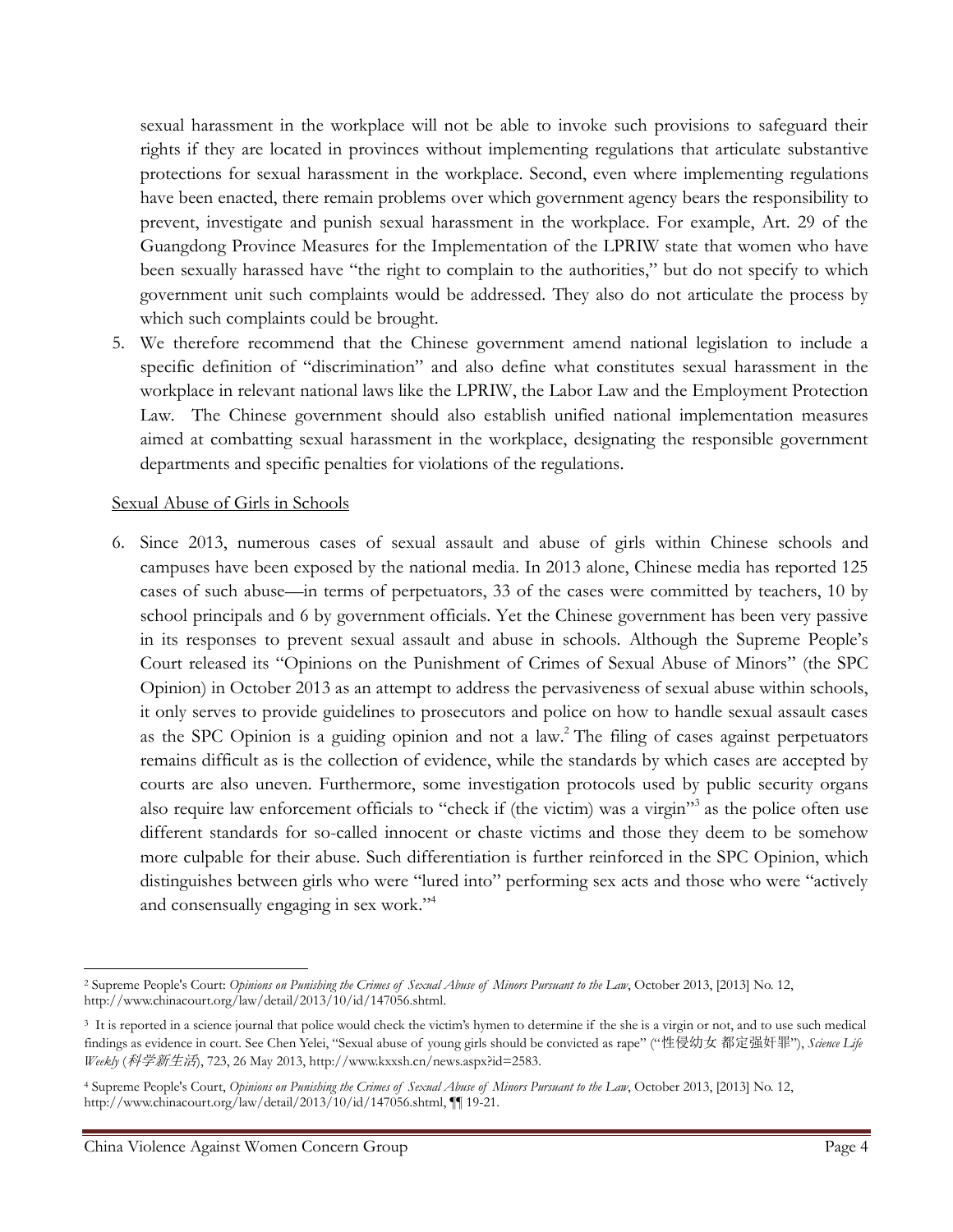- 7. Although the 2006 Concluding Observations (para. 22) called on China to enhance its data collection system on *all forms of violence against women,* the 2012 State Report has only included limited data on rape, leaving out data on sexual abuse of minors (including disaggregated data relating to gender and rural-urban distribution) and the number of cases of sexual assault on campus. There appears to be a lack of government statistics on on-campus sexual assaults,<sup>5</sup> and government departments do not appear to believe that they can or should publicizing sexual abuse that takes place within the public service arena (especially in education sphere) as part of their job responsibilities.<sup>6</sup> Therefore, without information about cases of sexual abuse in their communities (in kindergartens, schools and universities) and information about mechanisms in place to handle such cases, the public cannot take precautions against such abuse nor can it effectively monitor the response of schools, local education authorities and the Ministry of Public Security to such abuse.
- 8. We therefore recommend that the Chinese government issue regulations specifically targeting the comprehensive prevention and punishment of sexual abuse in schools. The government should also collect data and other information regarding the sexual abuse of minors, and promptly disseminate information relating to cases of sexual abuse that occur in schools (including information on their geographic distribution and the corresponding information regarding case investigation and legal proceedings).

## Violence Against Women in the Family Planning System

- 9. Since the 1970s, the Chinese government has implemented a comprehensive national family planning policy. Although this policy has alleviated some of the burdens associated with childbirth and has increased opportunities for urban females from single-child homes, China's family planning policy is mandatory and not service-oriented in nature, and has led to violence against women in the course of the policy's implementation. Women are disproportionately affected by the forced implementation of the family planning policy, and are also the primary victims of violence. Yet the State Report fails to include any mention of family planning laws and policies within its discussion of laws and policies that disproportionately affect women, nor does it contain information or data about the impact of such laws and policies on women.
- 10. The Sept. 2002 Population and Family Planning Law created a "one-child for one couple policy," and authorized provincial and local level governments to formulate local rules to achieve this objective. Although China's Legislation Law requires that these local rules be inconsistent with the

<sup>&</sup>lt;sup>5</sup> In Oct. 2013 and May 2014, activists from the NGO (妇女权利关注网络 Network on Women's Rights) made open government information requests to 244 public security and education departments in the provinces of Shanxi, Henan, Guangdong, Yunnan, Zhejiang and Gansu, seeking information about the number of sexual abuse cases and the results of those cases within each jurisdiction between January 2013 and May 2014. The NGO reported that only 19 departments disclosed any information, but less than 10 departments admitted that sexual abuse cases in public schools had occurred in their jurisdiction (for a total of 15 on-campus sexual assault cases). In contrast the group had recorded at least 72 on-campus sexual assault cases reported in the media during the same time period. *See* Zhao Xinying, 'Schools rarely disclose sexual assaults', China Daily, Aug. 12, 2014, [http://www.chinadaily.com.cn/china/2014-08/12/content\\_18291097.htm.](http://www.chinadaily.com.cn/china/2014-08/12/content_18291097.htm) 

**<sup>6</sup>** The Network on Women's Rights reported that, of the 244 departments approached, only 8% were willing to release their data on sexual assaults in schools, but only 3% of the departments admitted that sexual assaults had occurred within their jurisdiction. *See*, Beijing Times, "8% of government departments willing to 'speak out'", Aug. 12, 2014, [http://epaper.jinghua.cn/html/2014-08/12/content\\_113785.htm.](http://epaper.jinghua.cn/html/2014-08/12/content_113785.htm) More than 200 departments declined to release the information to the Network on Women's Rights; several stated that this data should not be made available to the public because of victims' privacy, or because the disclosure would incite fear or social instability. *See,* Zhao, *id.* The NGO's Chinese language report is on file with the China VAW Concern Group and is available on request.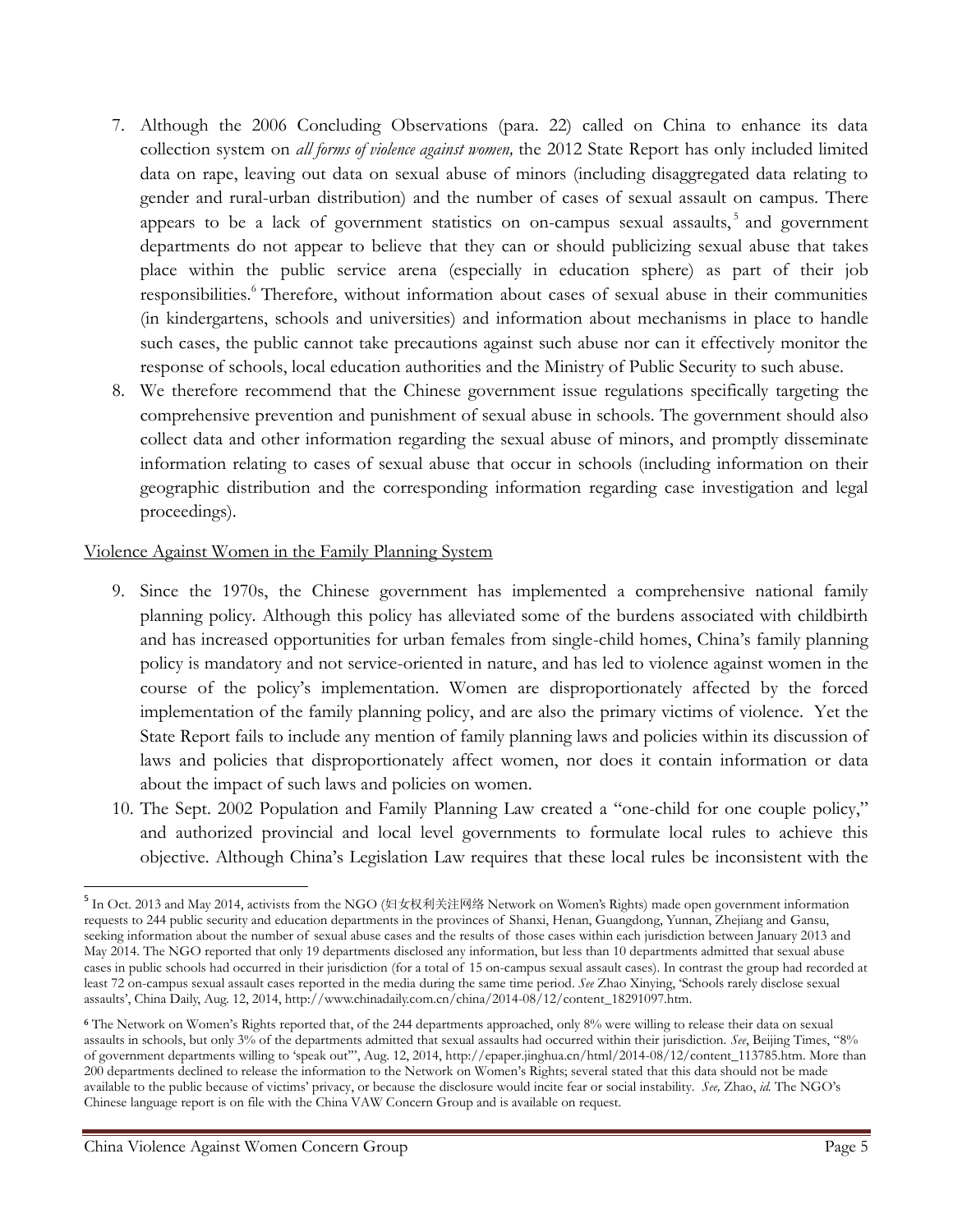Constitution and national level laws, many of these local family planning regulations are even stricter than the Population and Family Planning Law, for example, directly prohibiting reproduction or requiring the termination of pregnancy.<sup>7</sup> In practice, these regulations have since been interpreted to allow for the forced inductions of pregnant women.<sup>8</sup>

- 11. The inconsistencies among provincial and local level regulations have also resulted in differing standards for family planning policy violations and inconsistent standards for collecting penalties (called social maintenance fees) across China. 9 In many provinces, family planning policies have become intrinsically bound up with other fundamental rights of women and their family members. For example, officials have required women to use intrauterine devices before permitting the issuance of the household registration (hukou) documents for their children; children have not been allowed to register and attend school without family planning certificates;<sup>10</sup>and authorities have refused to register a child without the payment of extremely high social maintenance fees.
- 12. We request that the Chinese government review and amend relevant local legislation and policies on family planning to ensure that violence against women is prevented and punished. Specifically, we request that the government remove legislation that require the termination of pregnancy and sterilization, remove legal requirements for forced contraception, and remove policies that link family planning policies with rights of children to education or access to social services. We also request that the Chinese government provide data relating to the impact of family planning laws and policies on women.

# **Chapter Two: Article 5 (Violence Against Women)**

## Sexual Harassment in the Workplace

 $\overline{a}$ 

13. Although sexual harassment constitutes gender-based violence and a form of discrimination against women (Gen. Rec. 19, ¶ 7), the State Report indicates that the Chinese government does not consider sexual harassment to be a form of gender-based violence. (2012 State Report, ¶ 5.) Moreover, the State Report does not contain any data relating to female victims of sexual

<sup>7</sup> For example, Article 18 of the *Regulations of Zhejiang Province on Population and Family Planning* states that "a married couple should only have one child. Pregnancy outside of the permitted circumstances is strictly forbidden." In addition, Article 27 of the *Regulations of Anhui Province on Population and Family Planning* and Article 18 of similar regulations in Shenzhen state that "Couples of child-bearing age shall consciously implement contraceptive measures in family planning, take pregnancy examinations and accept guidance on family planning technology services. It is also recommended that couples who already have one child undergo sterilization process. Termination of pregnancy is required if the pregnancy violates provincial family-planning regulations." Article 43 of the Shenzhen regulation continues to dictate steep fines for those who do not undergo or delay contraception, and punishments for the "excessive" bearing of children.

<sup>8</sup> In June 2012, twenty to thirty government officials of Ankang City, Shaanxi Province covered the seven-month-pregnant Feng JianMei's head with clothes, took her to Zhenping County Hospital and forced her to induce an abortion. See "*Seven-month-pregnant woman forced to terminate her pregnancy. Officials said they have obtained her consent,*"Ankang Tekuai, 12 June 2014, [http://ankang.hsw.cn/system/2012/06/14/051344244.shtml.](http://ankang.hsw.cn/system/2012/06/14/051344244.shtml)  The picture of Feng and her dead baby was widely shared on the Internet, attracting extensive media coverage and arousing public debates on the cruel birth control policy. A lot of similar cases were uncovered by the media. *See* "Officials deny forcing woman to undergo abortion in 2005," Eastday, 4 Aug. 2012[, http://news.eastday.com/society/2012-08-04/11182.html.](http://news.eastday.com/society/2012-08-04/11182.html)

<sup>9</sup> Art. 41 of the Population and Family Planning Law stipulates that citizens who do not conform with Article 18 shall pay social maintenance fees (as penalties); these regulations governing the imposition of these fees (and the specific standards for such fees) are prescribed by provincial/local governments according to Article 3 of the Administrative Measures for the Collection of Social Maintenance Fee. These social maintenance fees are calculated based on individual net income.

<sup>&</sup>lt;sup>10</sup> These permits indicate that a couple was granted permission to have a child by the family planning authorities.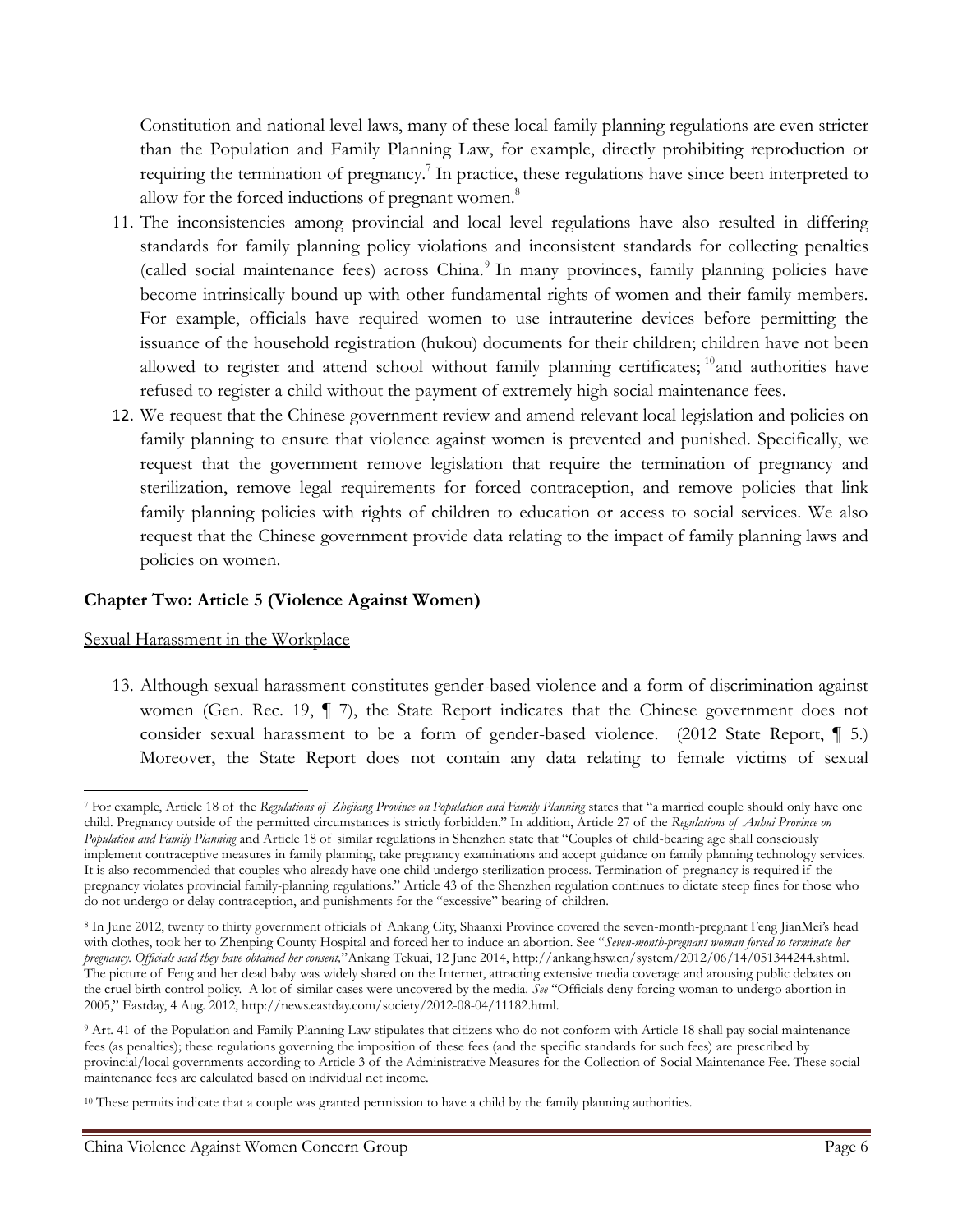harassment, nor does its statistics in annex 19 provide disaggregated information about cases of sexual harassment in the workplace. This is in contravention of General Recommendations Nos. 12, 19 and 25 that ask state parties to compile and list statistical data and information for all forms of gender-based violence. (Gen. Rec. 12, ¶ 4; Gen. Rec. 19 (¶ 24; Gen. Rec. 25, ¶ 35.)

- 14. Without clear laws on sexual harassment and systems for processing sexual harassment cases, many victims face significant difficulties in seeking redress even though sexual harassment appears to be widespread. A November 2013 report by a Shenzhen-based labor rights  $NGO<sup>11</sup>$  indicated that more than 70% of the 500 women factory workers surveyed in Guangzhou and Shenzhen have suffered sexual harassment, but only 10% would seek help from trade unions or the local women's federation. Moreover, nearly half of those seeking help were unable to resolve their cases.<sup>12</sup> Police and other public security organs have also posed obstacles to access to justice for victims as they often do not record or investigate cases of sexual harassment or treat these cases as being of low priority.<sup>13</sup>
- 15. We recommend that the Chinese government establish clear mechanisms and policies on the prevention of sexual harassment in the workplace that clearly indicate management responsibility, penalties, and recourse mechanisms; the government should then ensure that such information is distributed to the public. We also recommend that the evidentiary standards that victims are required to meet to prove sexual harassment should be reduced and the burden of proof shifted to the alleged perpetuators. Finally, we recommend that the Chinese government collect and disseminate disaggregated statistical data on sexual harassment in the workplace (include information regarding time, place and outcomes of cases) in order to create and monitor effective systems of preventing sexual harassment in the workplace.

#### Violence Against Women in the Family Planning System

16. In discussing violence against women, the CEDAW committee has strongly stated that "[c]ompulsory sterilization or abortion adversely affects women's physical and mental health, and infringes the right of women to decide on the number and spacing of their children. (Gen. Rec. 19, ¶ 22.) In its 2006 Concluding Observations, the CEDAW Committee expressed its concern about "the impact of the adverse sex ratio" in China, and urged the Chinese government to "strengthen its monitoring of the implementation of existing laws against selective abortion and female infanticide and to enforce them through fair legal procedures that sanction officials acting in excess of their authority." It also urged China "to investigate and prosecute reports of abuse and violence against ethnic minority women by local family planning officials, including forced sterilization and forced abortion." (2006 Concluding Observations, ¶ 31-32.)

<sup>11</sup> Hand in Hand Workers' Activity Space, *Seeing Sexual Harassment: A Public Interest Survey Worker's Experiences with Sexual Harassment*, 21 November 2013, [http://www.ngocn.net/?action-viewnews-itemid-88753.](http://www.ngocn.net/?action-viewnews-itemid-88753)

<sup>12</sup> *Id.* 

<sup>&</sup>lt;sup>13</sup> The Nov. 2013 report detailed the case of Zhaojie, a typical case of sexual harassment against factory workers. Although Zhaojie went to the police to report sexual harassment six times in a single year, she was unable to get the police to investigate any of the cases, and she did not receive a single written record of the reports she made. Her failure to do so demonstrates that workplace sexual harassment is often not resolved by administrative or judicial personnel, and that the police lacked the gender awareness needed to resolve cases of harassment, to the point that they used conventional prejudiced discourse to attack female workers seeking to report instances of sexual harassment. *See*, *id.*, pp.14-15.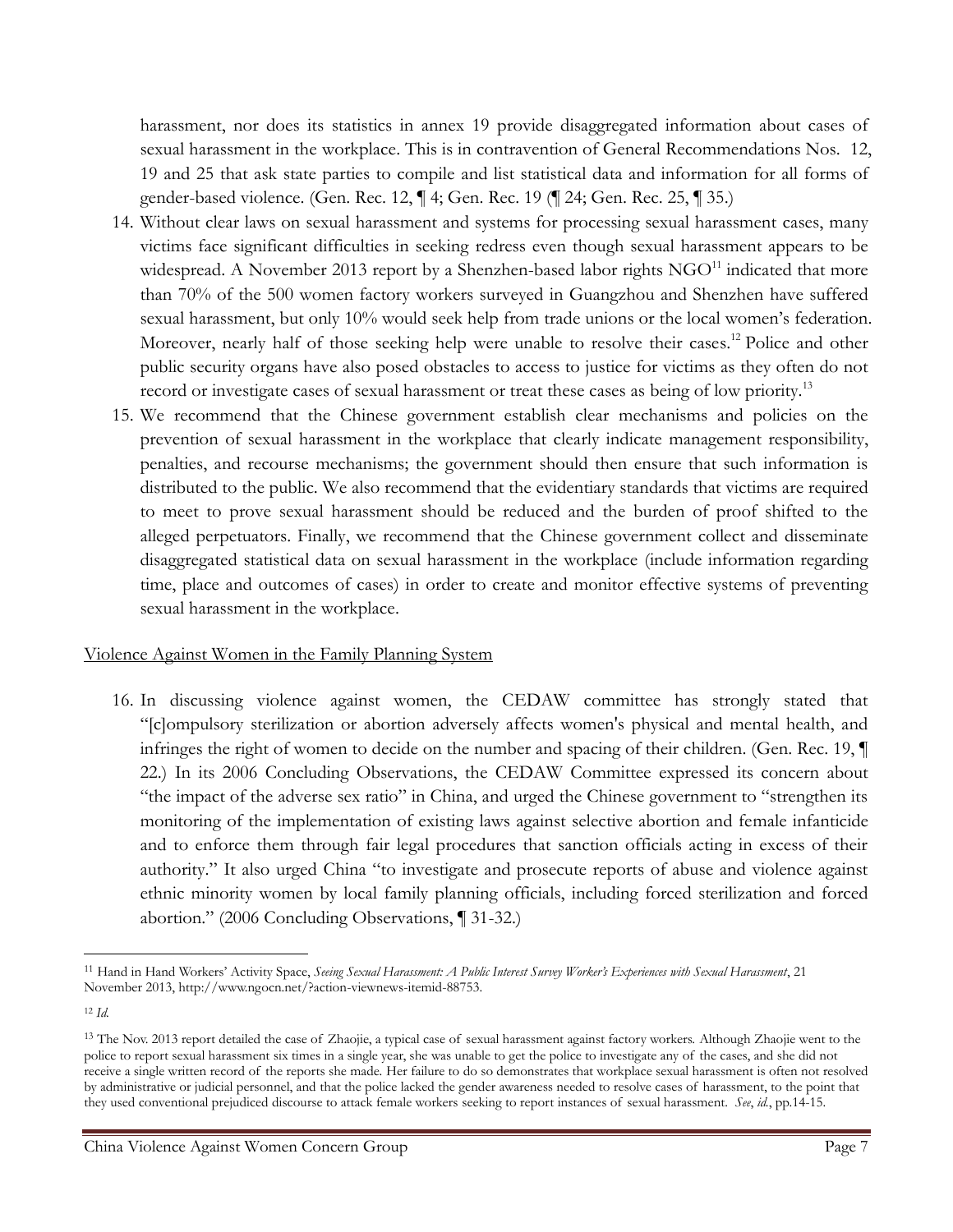- 17. The State Report did not include information about violence against women in the family planning system in its entire discussion of Article 5. (State Report, ¶ 79-99.) Unfortunately, the State Report only focused on policy speeches by high ranking officials that "efforts must be made towards a comprehensive solution to the issue of high sex ratio at birth" and the development of a research group (State Report ¶ 80-82), but did not refer to the specific measures that have been taken to address this issue or to any relevant data. The State Report further responded to the Committee's concern through the lens of demographic changes, therefore ignoring the specific impact that family planning policies have on women. Unfortunately, violence against women is often committed in the implementation of family planning policies in China. Such violence includes forced abortion, forced sterilization, unlawful confinement, verbal insults and abuse, international injury, robbery and destruction of property.<sup>14</sup>
- 18. We strongly urge the Chinese government to investigate the enforcement of family planning policies by local officials, especially where there are cases of violence against women, punish those officials which inflict such violence, and provide victims of such violence with redress.

## Situation of Women Human Rights Defenders

19. Although the CEDAW Committee has stated that CEDAW "applies to violence (against women) perpetuated by public authorities" (Gen. Rec. 19, ¶ 8), the Chinese government has shied away from reporting on violence faced by many women human rights defenders in the process of their activism. There is no information in the State Report regarding the physical, psychological and verbal violence perpetuated by state actors against women human rights defenders and activists. Many women human rights defenders have faced various forms of violence and physical assault, as well as arrests and detentions, while seeking to participate in public affairs. Typical cases include the case of Liu Ping who was arrested under various charges after demanding that top officials disclose their assets and that China ratify the ICCPR;<sup>15</sup> the physical abuse and arrests of Ye Jinghuan and Yang Lingyun for their attempts to stand as independent candidates for community elections;<sup>16</sup> and the arrest and detention of Cao Shunli for her attempts to participate in the United Nations Universal Periodic Review process which ultimately led to her untimely death. <sup>17</sup> (*See* Chapter Three for more discussion).

<sup>14</sup> *See* footnote no. 7.

<sup>15</sup> Liu Ping began her rights activism in 2009 by fighting for labor rights and she ran for a seat in her local People's Congress in 2011. Together with Wei Zhongping and Li Shihua, she was arrested on charges of illegal assembly, public disorder, and "using a cult to undermine implementation of the law" when they joined an anti-corruption campaign calling for top officials to disclose their wealth and demanded the Chinese government to ratify the ICCPR. *See* BBC News, "Liao Minyue, daughter of Liu Ping's daughter, Liao Minyue, prevented from leaving country for "provoking quarrels and stirring trouble," 22 June 2014,

[http://www.bbc.co.uk/zhongwen/trad/china/2014/06/140622\\_china\\_liuping.shtml.](http://www.bbc.co.uk/zhongwen/trad/china/2014/06/140622_china_liuping.shtml) 

<sup>16</sup> *See* "Beijing independent candidates in coma for 2 days suffering electric shock. Police refuses to response after Chen Xi was detained for 7 days", Radio Free Asia, 25 November 2011[, http://www.rfa.org/mandarin/yataibaodao/cx-10252011095102.html.](http://www.rfa.org/mandarin/yataibaodao/cx-10252011095102.html) 

<sup>17</sup> Cao Shunli, a human rights activists, disappeared after she was taken away by airport security before boarding a flight to Geneva, where she was participate in China's Universal Periodic Review. Chinese authorities only acknowledged her detention a month later, when she was arrested on charges of "provoking quarrels and stirring trouble." Her health seriously deteriorated in detention but Cao was denied medical treatment and the authorities refused numerous applications for medical release. She subsequently died in hospital on 14 March 2014. *See* "Jailed Chinese human rights activist Cao Shunli dies in detention after denied treatment", South China Morning Post, 15 Mar. 2014, http://www.scmp.com/news/china/article/1448999/dissident-cao-shunli-dies-detention-after-denied-treatment.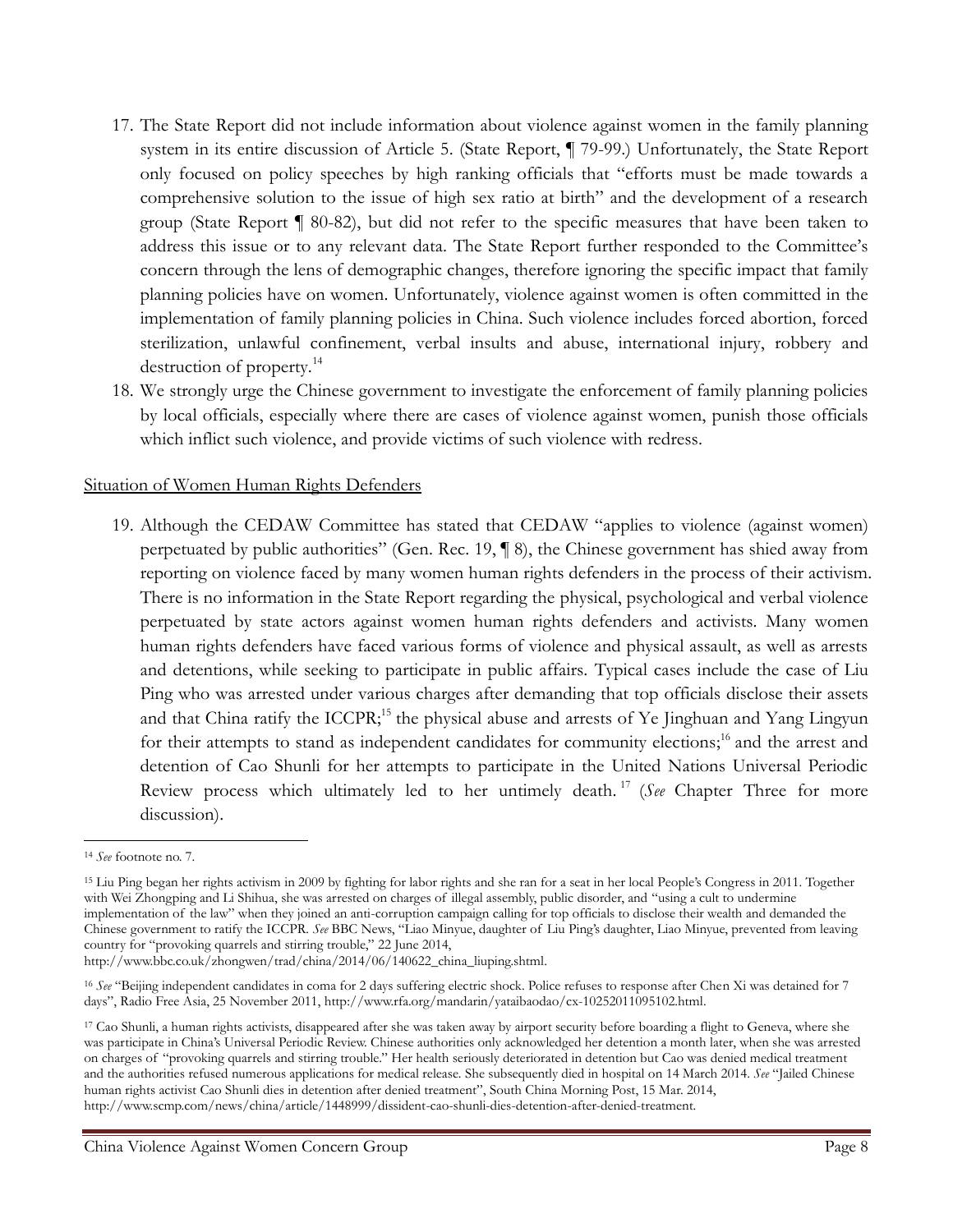20. We urge the Chinese government to recognize that violence against women for their participation in public affairs (including violence perpetuated by government actors) is an act of discrimination and should be forbidden. We also urge the Chinese government to collect data on violence perpetuated against women within the public security sphere, including information regarding the violence faced by women activists while in extra-legal detention, and include this information in their CEDAW report. We also urge the Chinese government to adopt policy measures to eliminate all obstacles to women's participation in public affairs and ensure their protection from violence, as well as to increase governmental support for women's public participation.

## Sexual Abuse against Girls in Schools

- 21. Guaranteeing gender equality in the field of education requires that campus environments (from kindergartens to universities) are secure and gender-friendly, with zero tolerance for sexual violence. However, Chinese law has only considered the enrollment of girls in schools but makes no mention of sexual abuse and sexual harassment on school campuses, nor does it discuss how government bodies will protect the rights of women and girls to education. Although the Ministry of Education issued regulations<sup>18</sup> in January 2014 requiring punishment of unprofessional conduct by grade school teachers where sexual harassment or improper relationships occurred,<sup>19</sup> there is little evidence that government departments have taken action to create systems of monitoring, reporting and punishment that could address sexual abuse or harassment in schools. Moreover, the problems of sexual abuse or harassment of girl students by school authorities is treated as a problem of morals or ethics on the part of individual teachers or principals rather than a systemic problem, and does not acknowledge that the fundamental cause of such violence against women and girls is a result of gender inequality.<sup>20</sup> The government's approach to the problem also does not recognize the need to address such violence through systematic reforms focused on the prevention, monitoring, processing and investigation of such cases through inter-sector cooperation.
- 22. We urge the government to recognize that the problem of sexual abuse of girls in schools is not merely a problem of morals on the part of individuals, but that such violence requires comprehensive and systematic reform. We recommend that the Chinese government amend the Law on the Protection of Minors, the Compulsory Education Act and the LPRIW to include legislative text on the elimination of gender-based violence within schools. Such legislation should specify the responsibilities of local education authorities to create a clear accountability mechanism for the prevention, investigation, punishment of sexual abuse and violence within schools, as well as

 $\overline{\phantom{a}}$ <sup>18</sup> Ministry of Education, *Solution on Punishing Primary and Secondary School Teachers on Violation of Occupational Ethics in Workplace.,* 11 January 2014, [http://www.gov.cn/gzdt/2014-01/28/content\\_2577296.htm.](http://www.gov.cn/gzdt/2014-01/28/content_2577296.htm)

<sup>&</sup>lt;sup>19</sup> The regulations require national education authorities to establish a "filing system" that records violations of ethics provisions such as "sexual harassment or inappropriate behavior towards students; when such a case is recorded, the teacher should be removed from a teaching role. See *id.*, ss. 4(6) and 7(3).

<sup>20</sup> As noted in footnote 5, a Chinese NGO, Network on Women's Rights, sought information on existing mechanisms to prevent and address sexual assault in school campuses from 244 government departmentsOf the 19 replies they received, 16 stated that efforts to prevent sexual assault on campuses focused on ethics building and the creation of teacher files. Several also banned male students and teachers from entering female students' dorms, hoping that would also prevent cases of sexual assault. See "Ningxia Restricted access to female dorms to prevent sexual assaults" (《宁夏出台规定预防性侵少儿,女生宿舍实行封闭管理》), Huaxia News *(*华夏经纬网), 14 May 2014, [http://www.huaxia.com/ssjn/nxyw/2014/05/3884726.html.](http://www.huaxia.com/ssjn/nxyw/2014/05/3884726.html)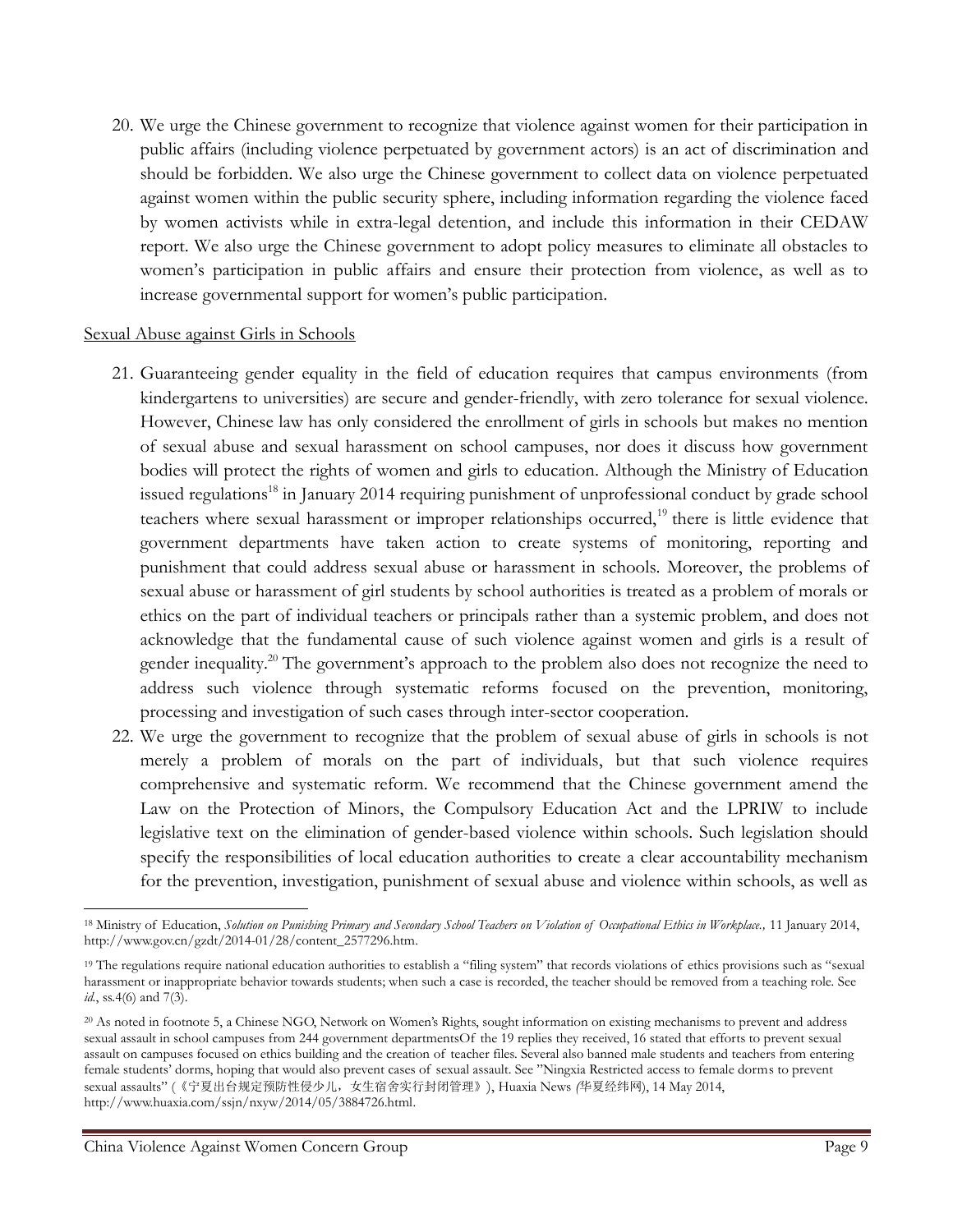government responsibilities for support to victims after such incidents. The legislation should also provide a mechanism to hold such departments accountable for their actions (or lack of response). Students in the basic education system should also receive appropriate sex education that incorporates gender equality and sexual assault prevention.

- 23. The CEDAW Committee has called on China to protect all women and girls from violence and to provide remedies to victims of all forms of gender-based violence. It has also stated that "[t]he obligation to protect rights relating to women's health requires States parties, their agents and officials to take action to prevent and impose sanctions for violations of rights by private persons and organizations." (Gen. Rec. 25, ¶ 15.) Recognizing that gender-based violence is "a critical health issue for women", the CEDAW Committee has required States parties to ensure the enactment and effective enforcement of laws and the formulation of polices, including health care protocols and hospital procedures to address violence against women and abuse of girl children and the provision of appropriate health services" as well as "gender-sensitive training to enable health care workers to detect and manage the health consequences of gender-based violence." (Gen. Rec. 25, ¶15 (a)-(b).)
- 24. However, in discussing medical assistance provided to victims of violence, the State Report only focuses on victims of domestic violence, to the exclusion of victims of other forms of gender-based violence. In reality, victims of sexual abuse in educational institutions are not provided with remedial measures, medical assistance or psychological counseling.<sup>21</sup> An analysis of media reports on sexual assault cases from January 2013 to April 2014 indicates that 44.8% of the victims in 581 reported cases were under the age of 14. Yet, there are no legal requirements for government bodies to provide any rehabilitation or mental health services, and therefore access to those services is rarely afforded.<sup>22</sup>
- 25. Since government education department does not currently take on the responsibility of rehabilitating or supporting victims of sexual abuse in schools, victims may also face secondary harm from teachers, fellow students and society. Education departments have not provided alternative schooling arrangements for victims or provided them with a rehabilitative support system, eventually leading to many victims to drop out of school. $^{23}$
- 26. We strongly urge the Chinese government to establish a comprehensive system for the psychological rehabilitation for minor victims of sexual assault and to establish specialized agencies that will be responsible for the physical and mental rehabilitation of such victims. We also recommend that

<sup>21</sup> Young victims of sexual abuse often have to face tremendous secondary damage: stigmatization, process of repetitive interrogation, lack of adequate compensation, psychological counseling and social support, just to name a few. *See* "Expert says the government has clear intention to 'freeze' the abuse of young-girl prostitution law as legal backdoor" (专家:《意见》冻结"嫖宿幼女罪"意图明显), People.cn, [http://politics.people.com.cn/BIG5/n/2013/1025/c70731-23320953.html.](http://politics.people.com.cn/BIG5/n/2013/1025/c70731-23320953.html)

<sup>&</sup>lt;sup>22</sup> Victims have reported to the members of the China VAW Concern Group that they had asked government bodies for help but had been refused on the grounds that the government is not legally bound to provide such services.

<sup>&</sup>lt;sup>23</sup> For example, 13 female victims (aged 5 to 8) who were sexually assaulted by their male teacher in a small Ningxia village all dropped out of school after their parents discovered and reported their abuse. These 13 victims constituted all the female students in the village school; although new teachers were brought in after the arrest of the perpetuator, only male students have continued their education. This means that all the girl students in the village are no longer in the education system. *See* The Beijing News, "A Ningxia Village Teacher Is Accused of Sexually Abusing 13 Girls (宁夏一乡村教师被指性侵 13 名女生)", May 1, 2014, http://www.bjnews.com.cn/news/2014/05/01/315232.html.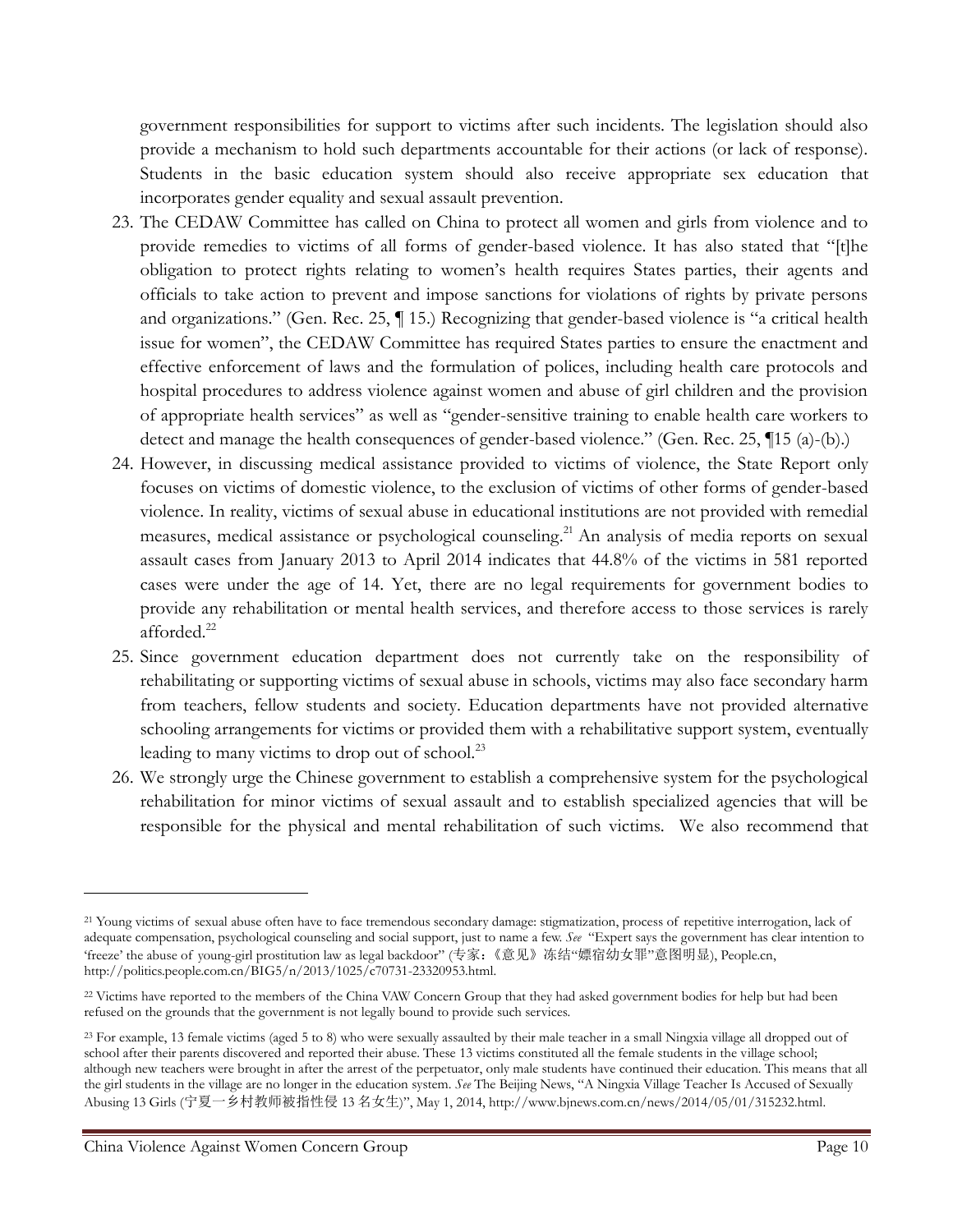these rehabilitative systems be developed in conjunction with the education department so as to ensure that the education rights of victims of sexual violence are not compromised.

## **Chapter Three: Article 7 (Political and Public Life)**

- 27. The CEDAW Committee has explained that Art. 7(b) requires States parties to ensure that women have the right to participate fully in and be represented in public policy formulation in all sectors and at all levels. (Gen. Rec. 23, ¶ 25.) States parties also have a responsibility, "as a matter of course, to consult and incorporate the advice of groups which are broadly representative of women's views and interests" and "to ensure that barriers to women's full participation in the formulation of government policy are identified and overcome." (Gen. Rec. 23, ¶ 26-27.) Although we welcome the Chinese government's many efforts to increase the proportion of women civil servants and women leaders in government positions (State Report, ¶¶ 116-131), many of these measures do not direct address systematic obstacles to women's full participation in the formulation of government policy at all levels. Moreover, Chinese legal commitments to ensure women's equality in the political sphere,<sup>24</sup> and supervise (管理) the government's work<sup>25</sup>, have yet to be effectuated.
- 28. Although the State Report indicates that the proportion of female civil servants nationwide is higher than 23 per cent (State Report, ¶ 131), significant structural barriers to women's entry into the civil service remain. As a threshold issue, the physical examination requirements for women candidates for the civil service are much more detailed, in-depth and physically invasive than those required for men; moreover, many of these physical requirements bear no relationship to job functions. The physical examination (which requires detailed information about menstruation, sexual activity, and gynaecological inspection)<sup>26</sup> often damages candidates' self-esteem and sense of dignity, and is a significant deterrent to potential female civil servants. The physical examination standards for women candidates are also higher and more complicated, increasing the likelihood of their failing the physical examination.
- 29. Despite constitutional guarantees that all adult citizens "have the right to vote and stand for election,"<sup>27</sup> several prominent women human rights activists have faced different forms of obstacles and violence when seeking to stand for community elections as independent candidates. Women activists have been subject to arrest, physical violence, surveillance, illegal searches, and serious interference with the lives of their family. Women activists' campaigns have been interrupted or cancelled and their supporters intimidated into removing their support or not voting.<sup>28</sup>

<sup>&</sup>lt;sup>24</sup> PRC Constitution, Art. 48 (equality of men and women in political, economic, cultural, social and family life); Art. 34 (right to vote and stand for election).

<sup>&</sup>lt;sup>25</sup> LPRIW, Art. 10 (stating that "Women have the right to conduct state affairs, manage economic and cultural undertakings and administer social affairs through various channels and in various ways").

<sup>26</sup> According to the "Civil Servants Recruitment Medical Check-up Menu" (《公务员录用体检操作手册(试行)》), the medical check-up for female civil servants is a complicated process, and includes rectal and vaginal examinations. Patient's general medical history, including the year of the patient's first menstruation, cycle and volume of blood discharge etc., will also be asked.

<sup>&</sup>lt;sup>27</sup> Article 34 of PRC Constitution states "All citizens of the People's Republic of China who have reached the age of 18 have the right to vote and stand for election, regardless of ethnic status, race, sex, occupation, family background, religious belief, education, property status or length of residence, except persons deprived of political rights according to law."

<sup>28</sup> *See* footnote no. 14, 15 and 16.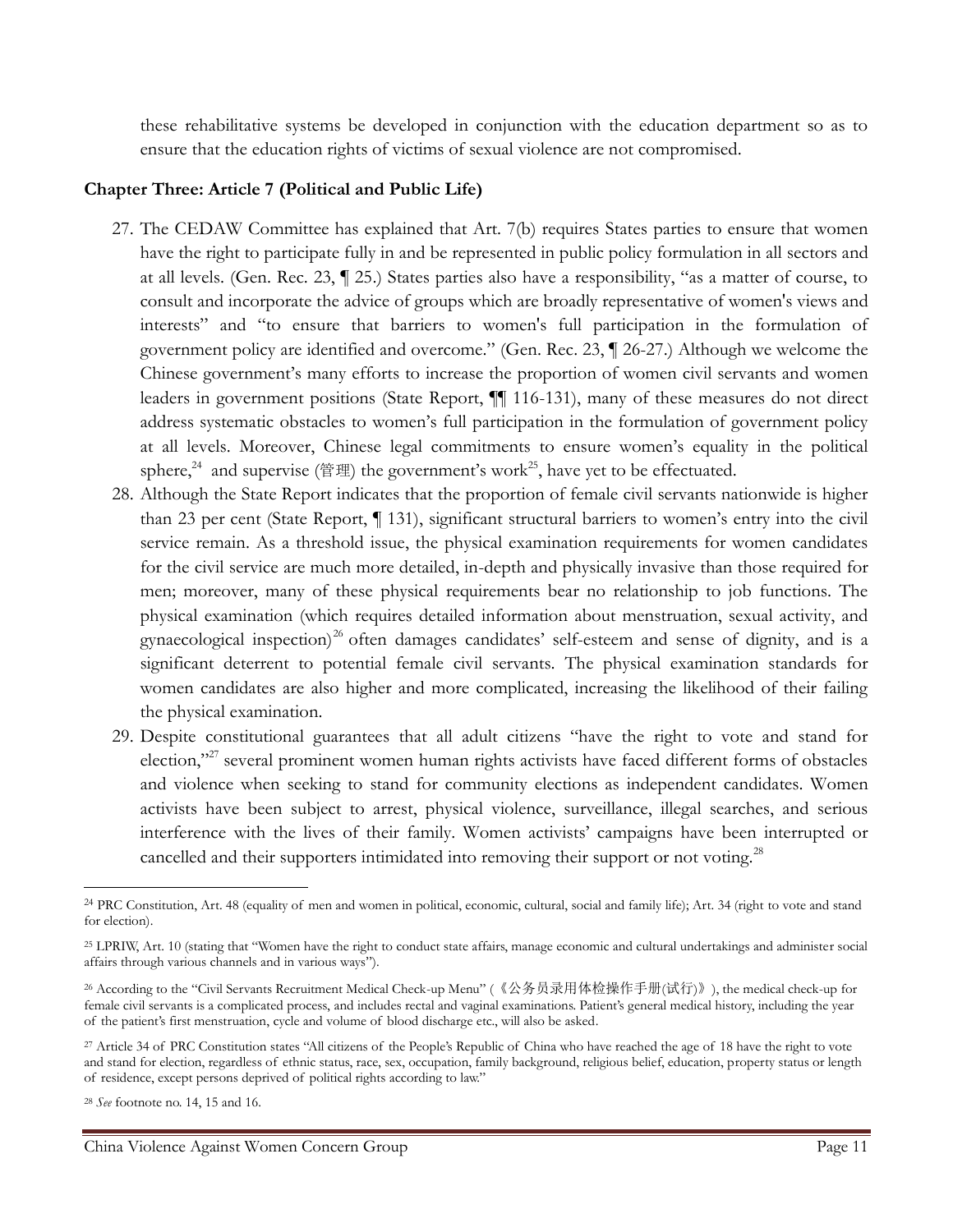- 30. Women human rights activists have suffered very serious obstruction and violence in seeking to participate in national or international policy-making on human rights. These acts of violence include detention, forced disappearances, inhumane treatment, and the lack of access to proper medical treatment. Those who are associated with them have also faced retaliation.
- 31. We urge the Chinese government to remove all physical examination requirements that do not relate to job functions, so as to ensure that women have equal opportunities to join the civil service. We also urge the Chinese government to ensure that women from all walks of life are able to participate in public and international affairs free from intimidation and violence, and to provide practical protection measures when women activists may face retaliation for their participation. The Chinese government should also punish individuals or organizations responsible for such violence against women and provide appropriate remedies for women victims of violence.

# **Chapter Four: Article 11 (Employment Rights of Women)**

- 32. The CEDAW Committee has clearly stated that "equality in employment can be seriously impaired when women are subjected to gender-specific violence, such as sexual harassment in the workplace." (Gen. Rec. 19, ¶ 17.) The CEDAW Committee has explained that sexual harassment "constitute[s] a health and safety problem," and such conduct "is discriminatory when the woman has reasonable grounds to believe that her objection would disadvantage her in connection with her employment, including recruitment or promotion, or when it creates a hostile working environment." (Gen. Rec. 19, ¶ 18.) Moreover, such "discrimination is not restricted to action by or on behalf of governments" and the Chinese government has responsibilities under the due diligence standard to prevent violations of rights, to investigate and punish acts of violence and provide compensation, even where the discrimination (and violence) is perpetuated by non-state actors. (Gen. Rec. 19, ¶ 9.)
- 33. The CEDAW Committee has urged the Chinese government to ensure that "adequate sanctions are in place for discrimination against women in the employment field in both the public and private sectors, including sexual harassment." (2006 Concluding Observations, ¶ 30.) Although efforts have been taken by a Chinese NGO to develop systems to prevent sexual harassment within three enterprises in 2008 and 2009 (2012 State Report, ¶ 160), the Chinese government has taken little action to implement such systems throughout the domestic labor market. In 2014, the sexual harassment prevention system referred to in the State Report has not been implemented in outside of those three companies nor has such a system been instituted within the government civil service system. These efforts are woefully insufficient when considering the 937 million persons in the Chinese labor force.<sup>29</sup> Moreover, women in the workplace seeking to protect their rights face very high costs (both financially and career-wise) in making their claims, as taking any action against sexual harassment can also hinder their career paths.<sup>30</sup>

l

<sup>29</sup> The number of people in the Chinese labor force in 2012 was reported as 937,270,000 individuals. Chinese government statistics assume that all individuals between the ages of 15 and 59 are part of the labor force. *See* International Business Times, "Chinese National Statistics Bureau: Last year's labor force around 900 million, decreasing", Feb. 23, 2013, [http://www.ibtimes.com.cn/trad/articles/22100/20130223/tongjiju.htm.](http://www.ibtimes.com.cn/trad/articles/22100/20130223/tongjiju.htm)

<sup>30</sup> For example, one of the few successful sexual harassment cases was that of Ms. Luo, whose case was decided in 2009. Ms. Luo was subjected to constant sexual harassment by a company executive, and one of which was eventually caught on camera at a company event in 2008. Ms Luo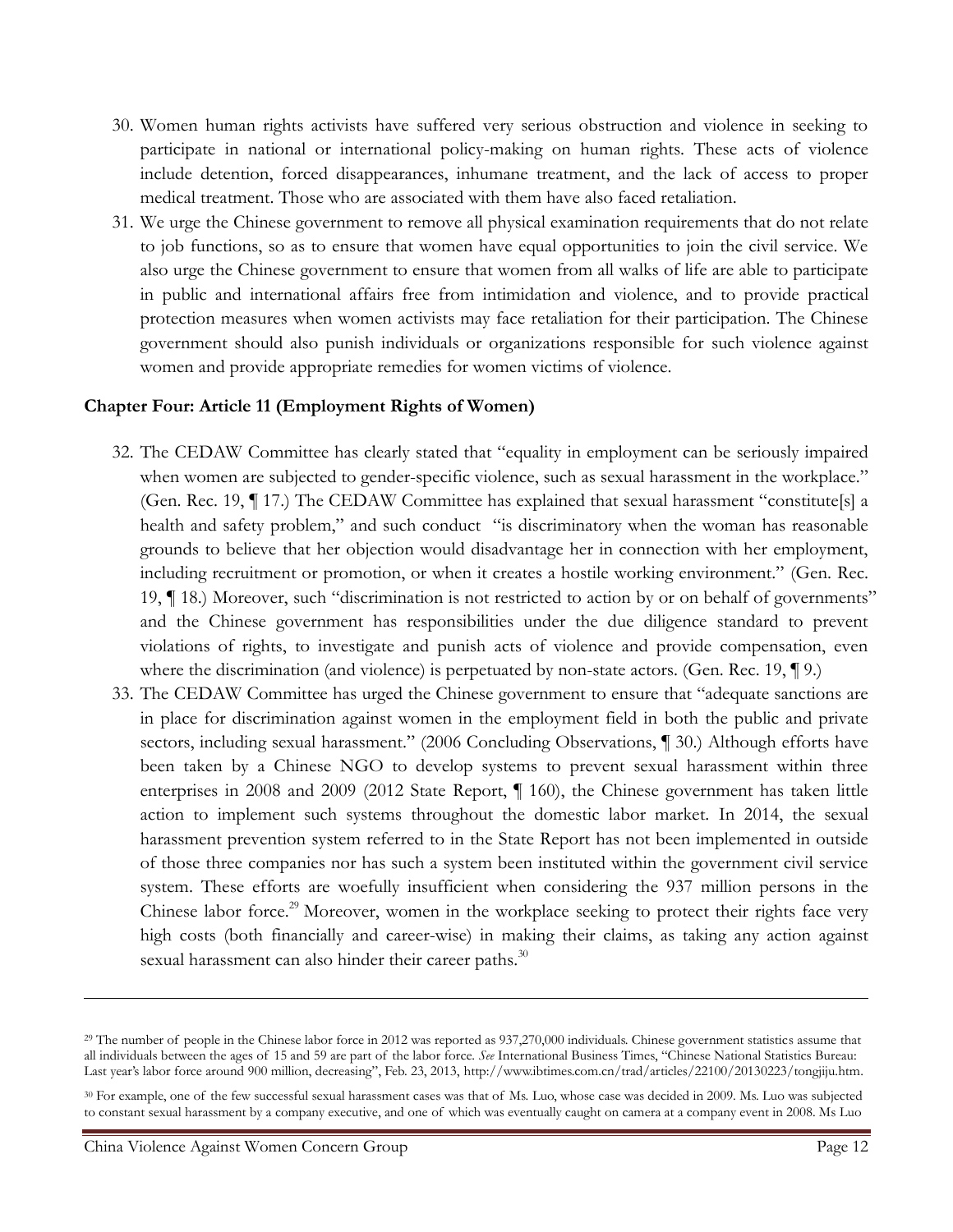34. As the country's largest employer, we urge the Chinese government to create and implement systems to prevent sexual harassment within the civil service and other government agencies. In order to ensure that legal prohibitions are effective, we recommend that the Chinese government require state-owned and private companies to incorporate sexual harassment prevention and punishment into their employment policies and monitor all companies to ensure that they implement these policies. The Chinese government should also ensure that there are clear and punitive penalties for sexual harassment in the employment sphere.

# **Chapter Five: Article 12 (Health)**

- 35. Under CEDAW, States Parties have the obligation "to take appropriate legislative, judicial, administrative, budgetary, economic and other measures to the maximum extent of their available resources to ensure that women realize their rights to health care" (Gen. Rec. 24, ¶ 17.) This includes services related to family planning (Art. 12 (1)). The CEDAW Committee has also required States Parties to report on government measures to ensure that women have access to "acceptable" health care services, explaining that "[a]cceptable services are those which are delivered in a way that ensures that a woman gives her fully informed consent, respects her dignity, guarantees her confidentiality and is sensitive to her needs and perspectives." (Gen. Rec. 24, ¶ 22.) Furthermore, the CEDAW Committee clearly states that State Parties "should not permit forms of coercion, such as non-consensual sterilization." (Gen. Rec. 24, ¶ 22.)
- 36. Although the State Report has stated that it has ensured "general access" to reproductive health services (State Report, ¶ 171-72), including the vigorous promotion of family planning services to the migrant populations in urban areas (State Report, ¶ 191), the Chinese government has not provided relevant evidence on such universal access, nor does it set out the measures taken to guarantee that women enjoy free service. The State Report also states that "[t]he population and family planning authorities in China have continued to promote the informed choice of contraceptive methods, guiding married women of childbearing age to voluntarily choose safe, effective and appropriate contraceptive measures" (State Report, ¶ 185), but does not mention any specific measures taken to guarantee women's right to informed choice, especially in terms of reproductive health. Moreover, in practice, what is "free" is the forced monitoring of women to ensure that they were not pregnant and were using intrauterine devices, or coercive birth control and sterilization.<sup>31</sup>

went through company channels asking for an apology from the perpetrator and a guarantee that no such harassment would not occur again, but was fired on other pretexts upon recommendation of the company's trade union. Ms. Luo then sued the executive in the local court, asking for CNY 400,000 in compensation. The court found that the executive's conduct did constitute sexual harassment yet it only sentenced the executive to compensation of CNY 3,000 and a written apology. *See* "Female employee of Japanese corporation wins in court for sexual harassment claim", qq news, 19 December 2009[, http://news.qq.com/a/20091219/000063.htm](http://news.qq.com/a/20091219/000063.htm) (citing other media outlets like the *Information Times* and *China Daily*).

<sup>31</sup> In Art.25 of the "Regulations of Guangdong Province on Population and Family Planning", couples at the child-bearing age are required to use contraceptive measures, and to participate in pregnancy tests. Art.43 of the "Regulations of Fujian Province on Population and Family Planning" even specifies that a fine of RMB500 will be imposed on those who violate the family planning regulations, remedial measures or refused to participate in the related medical tests. The authorities have also laid down a set of detailed measures to guarantee the enforcement of compulsory pregnancy and intrauterine device tests ("查孕查环"). The government website of Xiangshan County, Zhejiang clearly states that their enforcement goal for the compulsory pregnancy and intrauterine device tests was 96% of the population. Therefore, participation in the various medical tests aimed at reproductive control has become a legal obligation for Chinese female citizens. During the Annual Meeting of the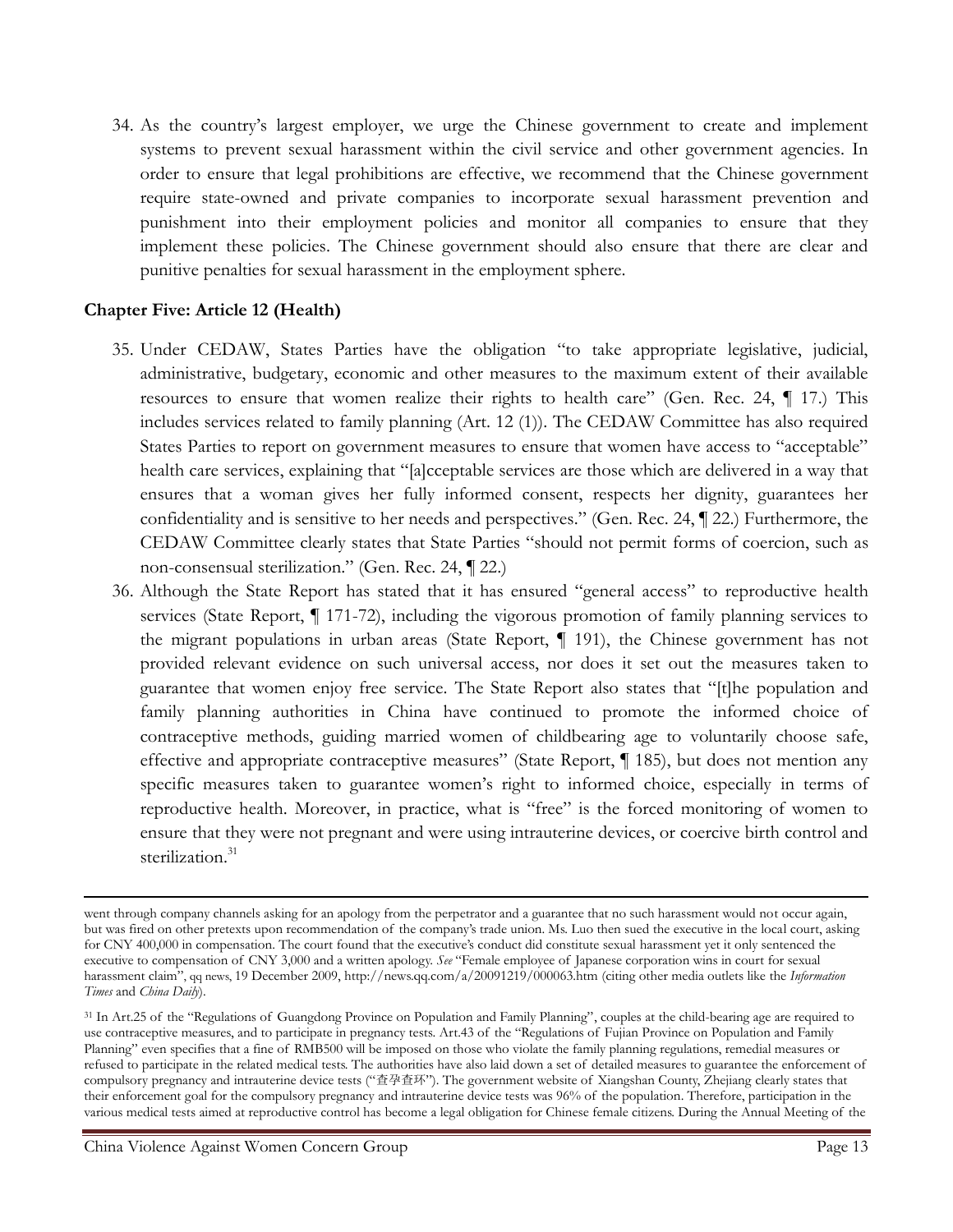- 37. The State Report also mentions that "tentative efforts have been made to mainstream the gender perspective into quality family planning services" (State Report, ¶ 185) but does not describe the specific measures that have been taken. This is in contravention of the CEDAW Committee's strong recommendation in 2006 that "the State party introduce mandatory gender-sensitivity training for family planning officials." (2006 Concluding Observations, ¶ 32.) Moreover, in reporting the rates of contraceptive use among women of child bearing age (85%) and among men (15.33%), the report does not address that the disproportionate burden that women bear in family planning is a manifestation of gender inequality. The State Report also does not mention the specific contraceptive methods used, nor does it mention their potential health effects. The most widely used form of contraception in China is intrauterine devices (IUDs) for women.<sup>32</sup> Although studies have indicated that the effectiveness of IUDs as contraception methods have significantly improved over the past 20 years, their side effects (e.g. bleeding, infection, abdominal pain, back pain) have not.<sup>33</sup> Family planning departments across China are not willing to introduce and promote alternative contraception methods and often force women to use invasive forms of contraception, such as IUDs and tubal ligation procedures, in order to enhance contraceptive prevalence rates. In many of these cases, women's rights to privacy, health, life, and their right to informed consent are arbitrarily violated.<sup>34</sup>
- 38. Furthermore, the use of coercive family planning methods is entrenched in the current civil service system because regulations continue to tie effectiveness in maintaining population control with job performance evaluations.<sup>35</sup> Under this so-called one-vote (" $-\frac{1}{2}$ ) veto system, meeting the

National People's Congress and Chinese People's Political Consultative Conference 2013, Huang Xihua, a delegate from Guangdong had called for abolishing the compulsory pregnancy and intrauterine device tests policy. She pointed out a study's result showing that imposition of intrauterine device, ligature and abortion had been made compulsory in real life practices, while official documents found in many provinces and counties referred the family planning controls as "must" or "compulsory". Some units still link pecuniary awards with enforcement of compulsory pregnancy and intrauterine device tests.

<sup>32</sup> The use of intrauterine device is the most common form of contraception for women in China. The statistics of medical surgeries resulting from the family planning policy can be found in the 2010 report delivered by the China Ministry of Health. After 1983, imposition of intrauterine device consists 30%-40% of contraceptive measures surgeries. Since 2000, there are around 6-7 million intrauterine device imposition surgeries every year, with 7,818,000 cases in 2009 being the most. The reason of the large amount of intrauterine device surgery is because not all of the participants are voluntary. *See* "Intrauterine device before household registration: A question asked by 11,400,000 women" , Zhanjian News (湛江日报), 2 August 2013[, http://gdzjdaily.com.cn/cooperate/jkkc/2013-08/02/content\\_2338725.htm;](http://gdzjdaily.com.cn/cooperate/jkkc/2013-08/02/content_2338725.htm) also [http://health.qq.com/a/20121126/000017.htm.](http://health.qq.com/a/20121126/000017.htm) 

<sup>&</sup>lt;sup>33</sup> A report by the National Health and Family Planning Commission indicated that although there is an increasing variety and quality of intrauterine devices over the last two decades, cases of adverse effects (i.e. bleeding, infection, abdominal and back pain) did not decrease but, in fact, rose compared with statistics from the 80s. The report also pointed out that from January 2000 to June 2005, there were 41,586 abortion surgeries and within which 20.20% of cases were resulting from the intrauterine device detachment (and 12.3% due to IUD pregnancy). 24.09% were resulting from failure of other contraceptive measures, while 55.7% were due to failure to take contraceptive measures at all. See National Health and Family Planning Commission of People's Republic of China, *Population Studies (*《人口研究》*)*, 2007(5), pp.62-65, http://www.eywedu.com/Renkouyanjiu/rkyj2007/rkyj20070508-1.html.

<sup>34</sup> For example, in 19 March 2013, a 42-year-old woman, Shen Hongxia died after sterilization surgery in Tongshan county, Hubei. The county ranked the last in the previous year's family planning internal job performance evaluation and the County Directorate of Family Planning Commission was subsequently dismissed. As a result, the county government took forceful measures against women who had violated the family planning regulation by giving birth to more than one child. Although Shen had multiple gynecological diseases and her condition was unsuitable for sterilization surgery, the officials from Shen's village insisted that her doctors carry out the operation. Shen died as a result. *See* "Intrauterine device and Sterilization are My Own Decisions!", Wangyi Women, March 2013,

[http://lady.163.com/special/sense/2013lianghui03.html.](http://lady.163.com/special/sense/2013lianghui03.html) *See* also "Officials offer 1 million to pay off family after woman died of coercive sterilization surgery," Yunnan News Report, 9 April 2013[, http://news.ynxxb.com/content/2013-4/9/N10313790889.aspx.](http://news.ynxxb.com/content/2013-4/9/N10313790889.aspx) 

<sup>35</sup> *See* Art.3(4), *Opinion of Amendment of Family Planning Policy.* People's Daily, *Opinion of Amendment of Family Planning Policy,* 31 December 2013,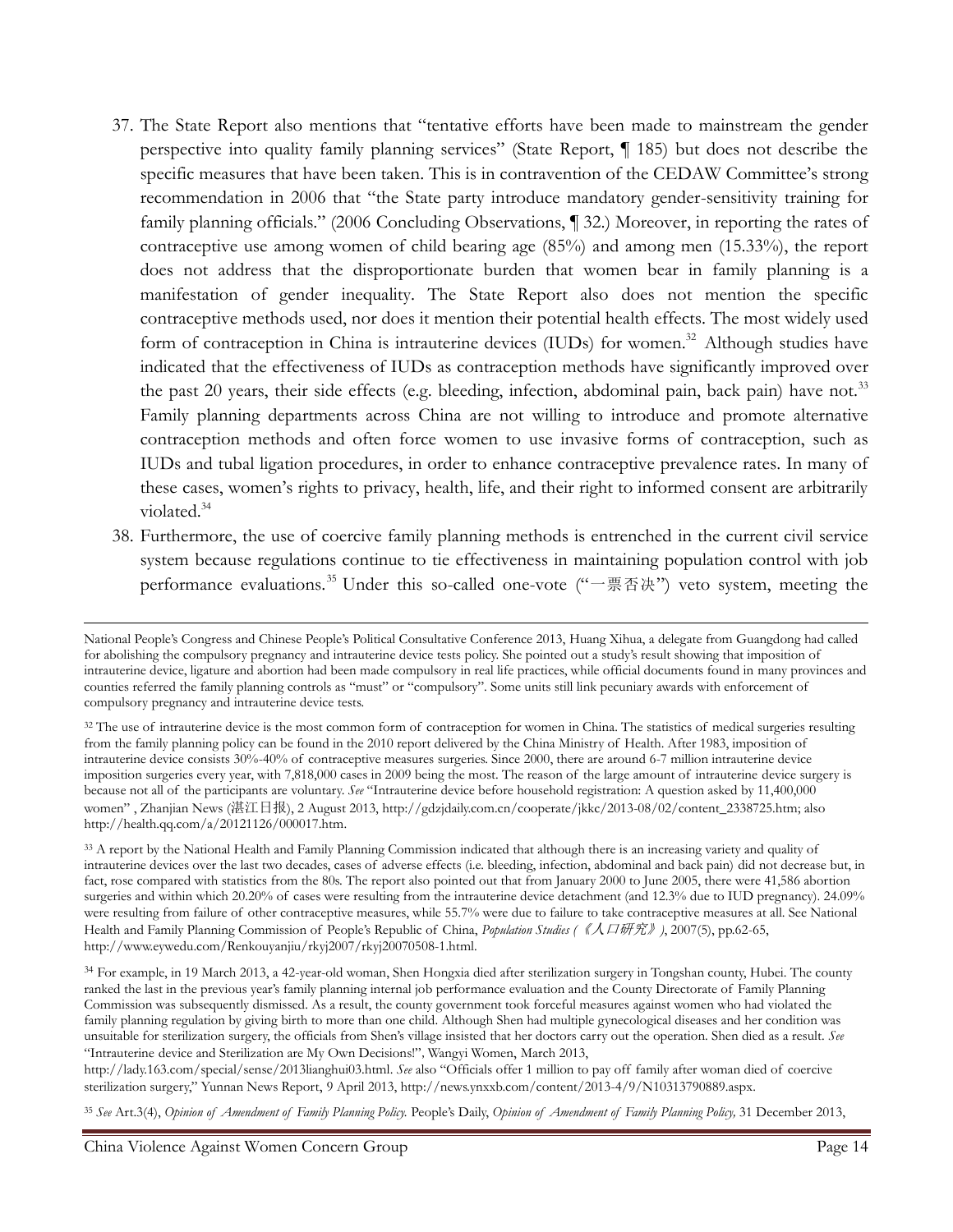population target is mandatory for a positive evaluation. Some local regulations have even tied several years' bonuses and job promotions of leaders within government departments to their ability to meet specific population control targets.<sup>36</sup>

39. We recommend that the Chinese government assess and report to the CEDAW Committee (and the Chinese public) the impact of existing reproductive health services on women as soon as possible. The Chinese government should also take measures to ensure that women's rights to privacy, informed consent and the right to choose which forms of contraception are protected in health care services. We also recommend that the Chinese government stop using contraceptive prevalence rates (especially women's use of IUDs and tubal ligation rates) as indicators to evaluate the job performance of government officials.

# **Chapter Six: Article 16 (Family Life and Marriage)**

- 40. Although the State Report declares that the PRC Marriage Law "is fully consistent with the provisions of Article 16 . . . as to the principle of non-discrimination in all matters relating to marriage and family relations," the Marriage Law only sets out that fathers and mothers both have the duty to practice family planning, without any statements about women's rights under Article 16 to decide freely and responsibly the number and spacing of their children, nor their rights to access the information, education and means to exercise these rights. The CEDAW Committee has recognized that "[d]ecisions to have children or not, while preferably made in consultation with spouse or partner, must not nevertheless be limited by spouse, parent, partner or Government. (Gen. Rec. 21,  $\parallel$  21-22.) However, in practice, the government's family planning policy restricts reproduction, requiring couples to apply for "reproduction service certificates" (previously named birth permits) as a prerequisite to having a child. The processes required to obtain these certificates are highly onerous and regulations dictate not just when a married couple can have children but also how many they are allowed to have. While the China VAW Concern Group welcomes the recent loosening of family planning policies (which allows more of the population to have more than one child), it regrets that local governments have persisted in tying forced contraception to a couple's receipt of these "reproductive service certificates," for example, by requiring that the wife undergo tubal ligation after the birth of the second child in order to gain access to such certificates.<sup>37</sup>
- 41. These restrictions also affect the reproductive rights of unmarried women as the acquisition of a birth permit requires a marriage certificate, residence records and identification cards. Unmarried women are therefore not eligible for these birth permits (regardless of whether they become

 $\overline{a}$ [http://paper.people.com.cn/rmrb/html/2013-12/31/nw.D110000renmrb\\_20131231\\_1-04.htm#fin.](http://paper.people.com.cn/rmrb/html/2013-12/31/nw.D110000renmrb_20131231_1-04.htm#fin)

<sup>36</sup> For example, Art.5 of the Chun'an County Family Planning Policy specifies that any level of governments and units who were vetoed are barred from (1) running for honor title of the current and next year; and (2) the person-in-charge will not be given "excellence" or "satisfactory" in the year's internal evaluation and barred from running any honor titles. If the person-in-charge is vetoed twice during his term of appointment, he or she will be demoted or discharged. *See Measures of enforcement of Chun'an County Family Planning Policy (Temporary) ,*  [http://www.qdhnews.com.cn/col1498/article.htm1?id=970505.](http://www.qdhnews.com.cn/col1498/article.htm1?id=970505) Similar examples can be found in other parts of Zhejiang province, for example, *see* Fenghua city Family Planning Authority, *Fenghua city enforcement of Family Planning Policy and One-vote Veto system*, [http://843331.134209.20la.com.cn/News\\_View.asp?NewsID=366.](http://843331.134209.20la.com.cn/News_View.asp?NewsID=366)

<sup>37</sup> *See* "One-Vote Veto system is the reason for compulsory sterilization against women who give birth to second child," Shenzhen News, 4 April 2014, [http://wb.sznews.com/html/2014-04/04/content\\_2831490.htm.](http://wb.sznews.com/html/2014-04/04/content_2831490.htm)